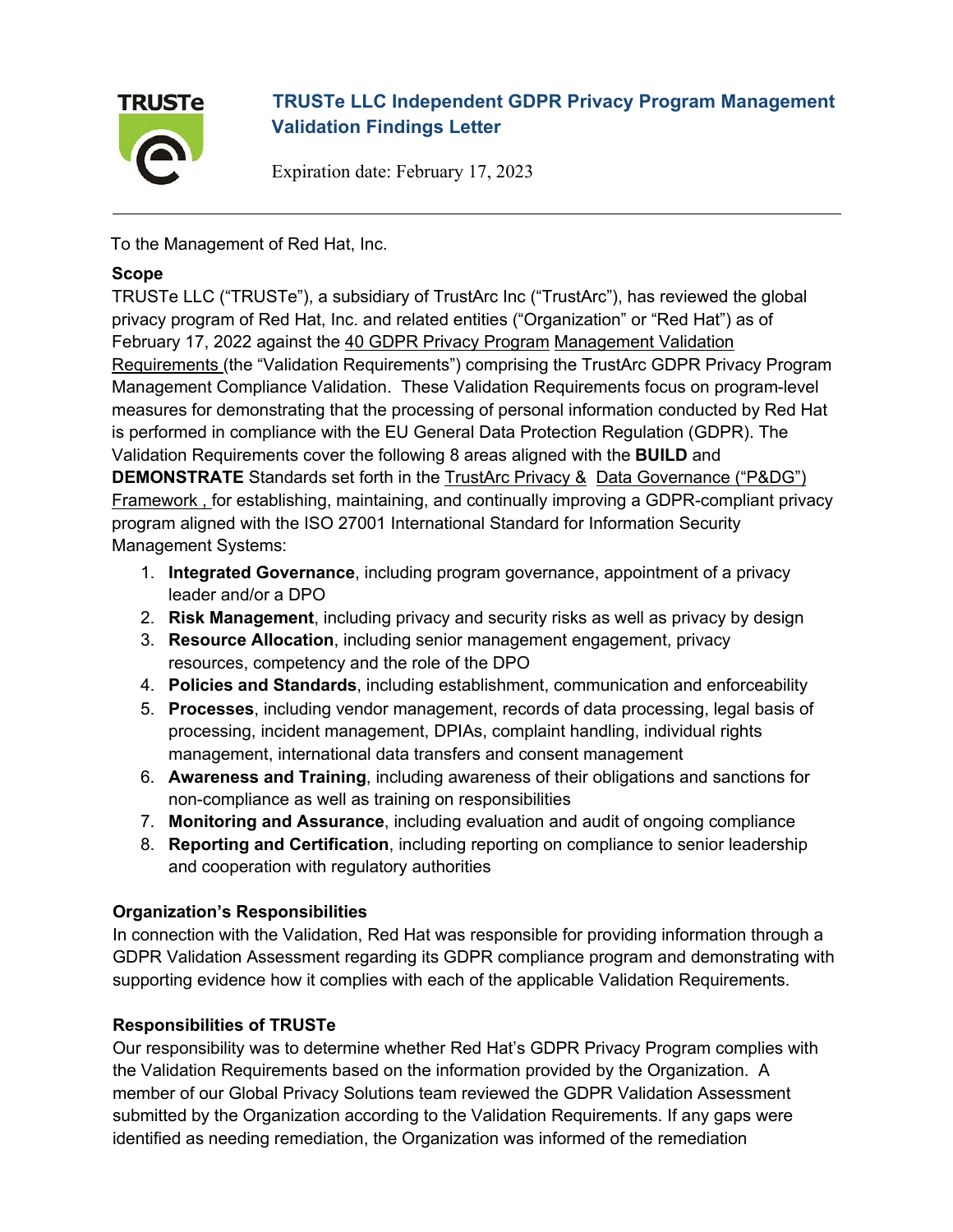necessary to be completed by the Organization prior to a final evaluation of whether the Validation Requirements have been sufficiently demonstrated by the Organization. After the Organization remediated any identified gaps and submitted the completed GDPR Validation Assessment, we reviewed the completed GDPR Validation Assessment in order to validate that the Organization has met the applicable Validation Requirements.

A validation review of the Organization's GDPR Privacy Program involves a comprehensive evaluation of program-level measures and evidence of those measures to ensure that the processing of personal information conducted by them, or by a third party processor on their behalf, is performed in compliance with GDPR and in alignment with ISO 27001 International Standard for Information Security Management Systems.

#### **Inherent Limitations**

Because of their nature and inherent limitations, program-level measures of the Organization may not always operate effectively to meet the applicable Validation Requirements. Furthermore, our findings herein are subject to the risk that the Privacy Program, or any component of the program, may change or that program-level measures implemented by the Organization may become ineffective or fail.

### **Findings**

In our opinion, in all material respects, based on the descriptions and supporting evidence of program-level measures identified in Red Hat's GDPR Validation Assessment:

- The applicable program-level measures as further described in the accompanying TRUSTe Validation Report have been implemented as of February 17, 2022.
- The measures described in the GDPR Validation Assessment were suitably designed to provide reasonable assurance that the Validation Requirements would be met if the program-level measures operated effectively as of February 17, 2022.

#### **Restricted Use**

This Findings Letter and the accompanying report is for the intended use of Red Hat as of February 17, 2022:

- This Findings Letter and the accompanying Compliance Validation Report, and any Summary, provided by TRUSTe may be used by the Organization until the expiration date listed below.
- Only the Findings Letter and accompanying Compliance Validation Report represent the official validation determination of TRUSTe.
- Any modifications or alterations to the Findings Letter, the accompanying Compliance Validation Report, or any Summary, from the versions of those documents issued by TRUSTe shall render those documents invalid.
- Organizations must undergo a new GDPR Compliance Validation in order to make any representations whatsoever as having been determined as GDPR compliant by TRUSTe, TrustArc, or any subsidiary or successor in interest to TRUSTe or TrustArc, after the expiration date.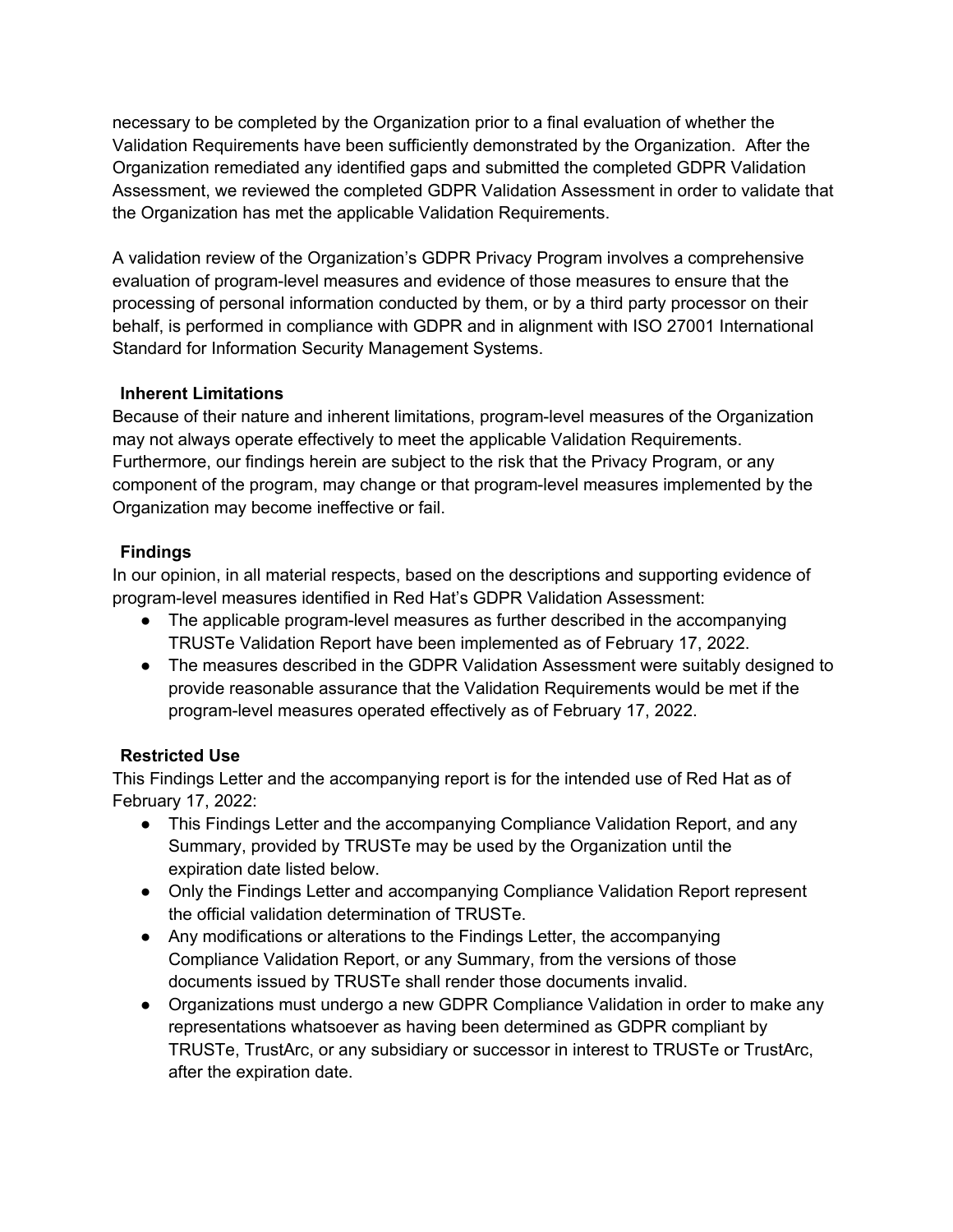- This Findings Letter can be shared with the Organization's customers, contractors, and other stakeholders until the expiration date.
- This Findings Letter, the accompanying report, and any Summary provided by TRUSTe may be published on the authorized corporate web site(s) of the Organization, as listed in the Annex to this Findings Letter.
- This Findings Letter expires on February 17, 2023.

This Findings letter and the accompanying report are not intended to be, and should not be used nor relied upon by anyone other than the Organization and, as determined in the sole discretion of the Organization, the Organization's customers, contractors and other permitted stakeholders.

7m Ir

Chief Financial Officer, TRUSTe LLC February 17, 2022